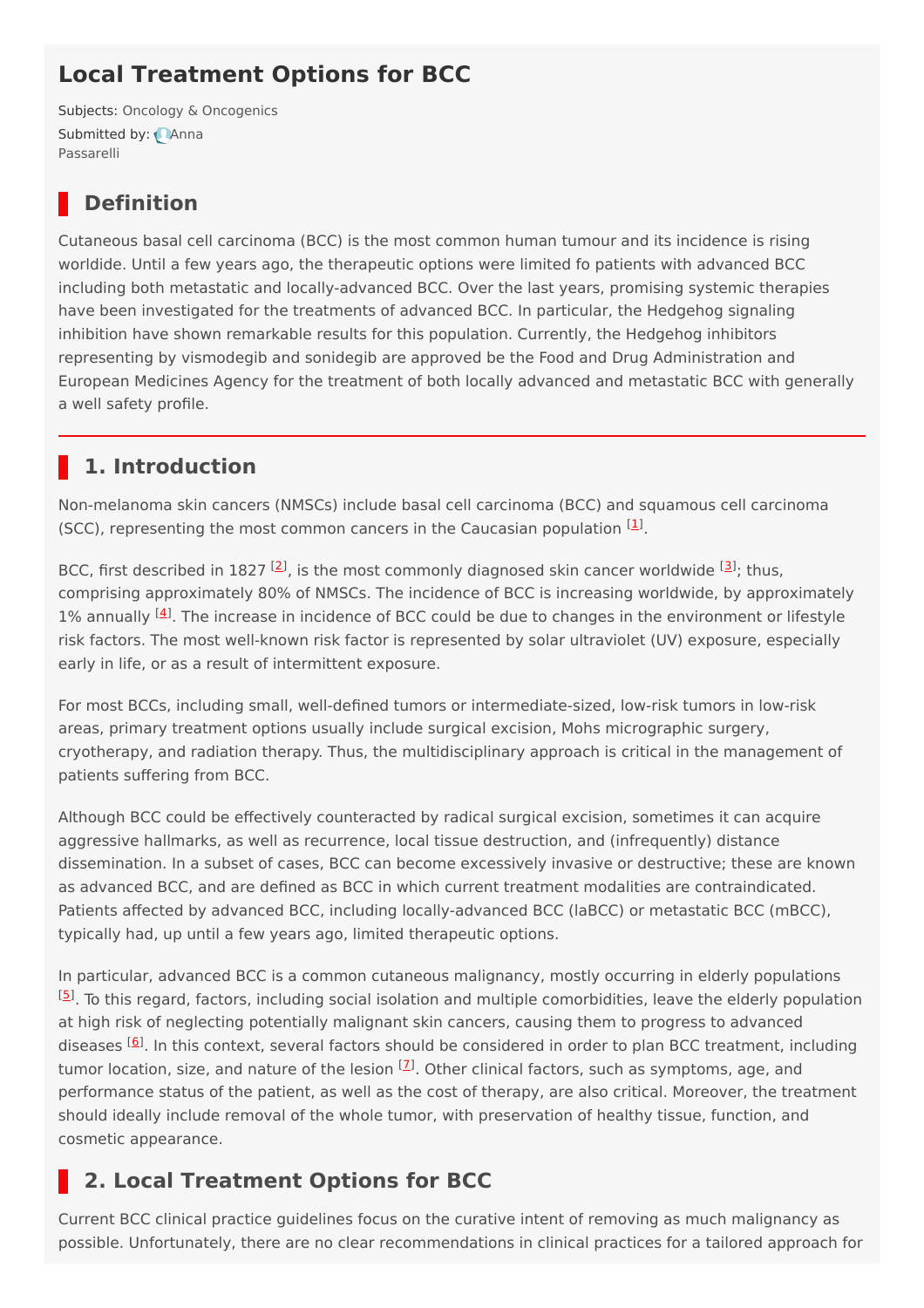elderly patients who have special needs and priorities.

Several treatment options, including surgical excision, electrodessication and curettage, cryosurgery, imiquimod, photodynamic therapy, 5-fluorouracil, radiation therapy, Hh inhibitors, combination therapy, and observation may be considered in the BCC management.

Given the wide range of therapeutic options, the choice of the best treatment should be tailored to meet patient care goals based on their life expectancy.

### **2.1. Surgical Excision**

Surgery with negative margins is the standard treatment for localized BCC. It has been reported that larger surgical margins, as well as the negative margin on histopathological examination, ensure better outcomes  $^{[8]}$  $^{[8]}$  $^{[8]}$ . Indeed, a systematic analysis has reported that recurrence rates for 5-, 4-, 3-, and 2-mm surgical margins are 0.3[9](#page-3-8), 1.62, 2.56, and 3.96 percent, respectively <sup>[9]</sup>. In addition, cumulative recurrence rate for primary BCC after surgical excisions also seems to depend on the anatomic tumor site <sup>[\[10\]](#page-3-9)</sup>. Nevertheless, total excision has been reported to have a 5-year cure rate for BCC, as high as 98% <sup>[\[11](#page-3-10)]</sup>.

In the surgical management of BCC in elderly populations, several factors should be taken into account. For example, wound healing after surgical procedures in geriatric patients is not as smooth as in the younger population. Indeed, it has been reported that elderly patients (>65 years) show a significant delay in the epithelialization process after a split-thickness wound, leading to increased infection risk [\[12](#page-3-11)][\[13](#page-3-12)]. Epithelialization in the elderly can be complicated by common multiple comorbidities, such as vascular disease and diabetes mellitus <sup>[\[14](#page-3-13)]</sup>. Furthermore, the evaluation of the elderly patient's compliance is strongly decisive in the choice of the best procedure.

Mohs micrographic surgery (MMS), a complete surgical excision with examination of margins in horizontal sections, is the preferred surgery technique for high risk BCC, because it allows the intraoperative analysis of 100% of surgical margins (differently from standard vertical margins examination). High-risk tumors include BCC on the central aspect of the face, as well as large, recurrent, or aggressive lesions in cosmetically or functionally important areas. The cure rate for MMS is estimated at 99% <sup>[\[11](#page-3-10)]</sup>. MMS is associated with a recurrence rate 1% and 5.6% for primary and recurrent BCC, respectively [\[15](#page-3-14)][\[16](#page-3-15)]. This recurrence rate is lower than any form of alternative local treatment.

Interestingly, both Mohs and standard surgery are well tolerated in elderly patients [\[17](#page-3-16)][\[18](#page-3-17)]. Several studies analyzed the surgical outcome of BCC in elderly patients, reporting that the BCC extension (>1 cm<sup>2</sup>), the aggressive histology (morpheaform and micronodular), and an age over 80 years are strong predictors for two or more MMS procedures to achieve complete excision <sup>[[19\]](#page-3-18)[[20\]](#page-3-19)</sup>. However, advanced age would not seem to affect the recurrence rate and the survival rate after surgery [[21\]](#page-3-20)[[22\]](#page-3-21)[[23](#page-3-22)].

#### **2.2. Radiation Therapy**

Any type of radiation therapy, including superficial, conventional, or brachytherapy is an alternative to surgery for BCC that is not able to be eradicated with surgery, or for elderly patients with severe comorbidities who refuse it. Some studies suggest that radiotherapy has a 5-year cure rate for BCC, of 93% to 96%, which is comparable to the surgical excision in terms of cure rate <sup>[\[11](#page-3-10)]</sup>. However, the efficacy of radiotherapy is lower than surgical approach in terms of local relapse <sup>[\[24](#page-3-23)]</sup>. Adjuvant radiotherapy should be considered after primary resection in case of cartilage invasion or both perineural and bone infiltration.

#### **2.3. Destructive Therapies**

Destructive therapies with curettage and electrocautery (electrodessication), cryotherapy, cryosurgery, and laser treatment are therapeutic options for small and low-risk non-facial BCC.

Curettage and electrodesiccation: curettage and electrodesiccation are recommended treatments of choice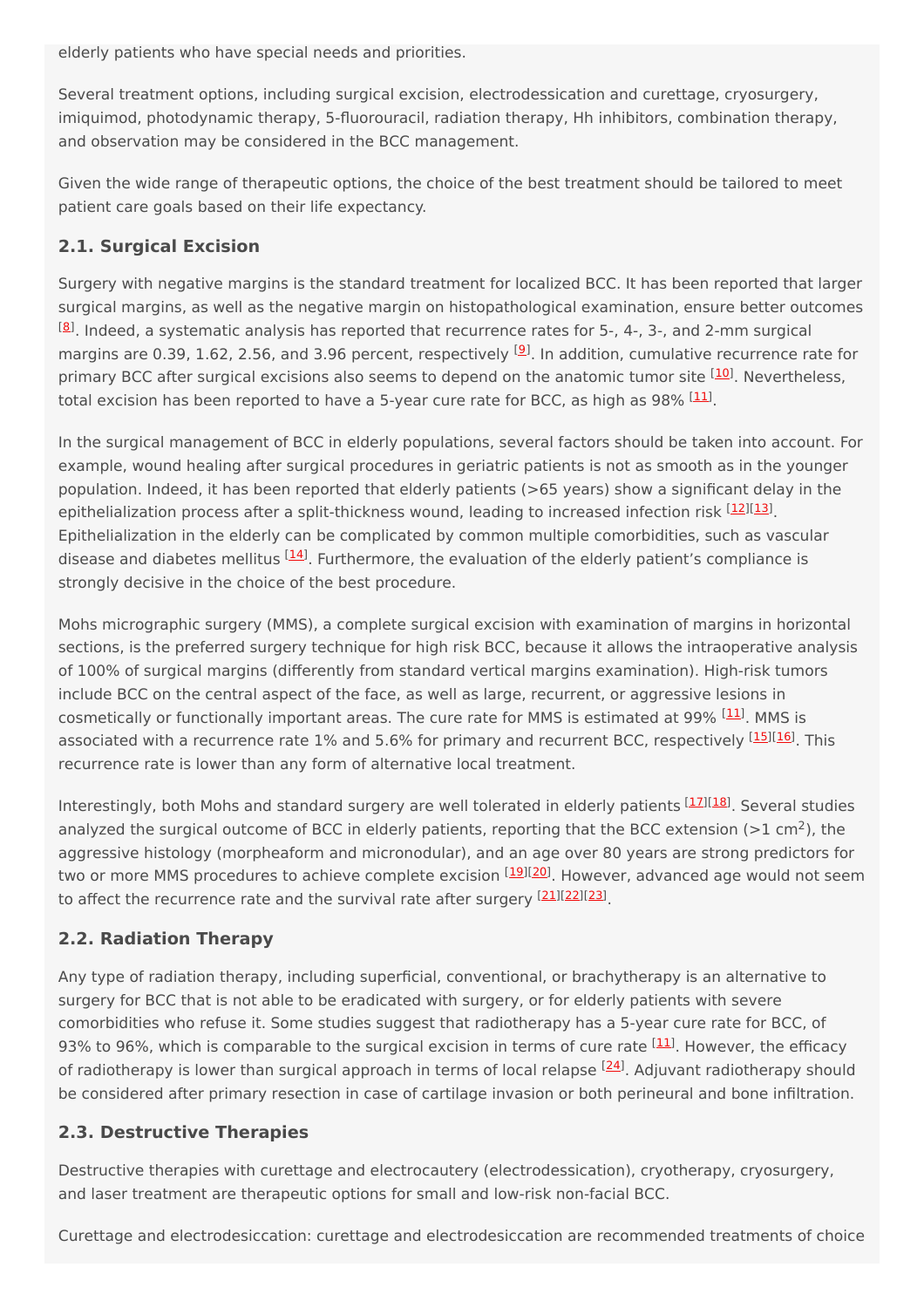for low-risk primary BCC. The therapeutic procedure is based on intradermally anesthetized skin, followed by curettage, alternating with apply light electrodesiccation. The procedure is aimed at removing all of the soft and friable tumor material <sup>[\[25](#page-3-24)]</sup>. Although it has been associated with cure rates as high as 97% to 98.8%, the efficacy of curettage and electrodessication is highly operator-dependent [\[26](#page-3-25)][\[27](#page-3-26)].

Cryotherapy and cryosurgery: cryotherapy is the destruction of tissue by the direct application of a cryogenic agent, such as liquid nitrogen. Therefore, this approach is useful to treat a wide variety of skin conditions, including small, multiple, and low-risk BCC [[28\]](#page-4-0)[[29\]](#page-4-1).

In cryosurgery, tissue destruction is caused by freezing leading to sudden loss of heat and subsequent vascular stasis and cell death, thus, representing an appropriate and easily available therapeutic modality with hardly any contraindications <sup>[\[30](#page-4-2)]</sup>. Cryosurgery is cost-effective, requiring minimal anesthesia. Finally, cryosurgery has cure rates as high as 99% [\[11](#page-3-10)].

Laser treatment: several types of laser, using both selective and ablative methods, are utilized in oncology [\[31\]](#page-4-3). Carbon dioxide (CO2) and erbium yttrium aluminum garnet (Er: YAG) lasers remove tumors by the vaporization of water element <sup>[[32](#page-4-4)]</sup>. A pulsed dye laser, on the other, selects tumor vasculature, so it destroys the tumor's blood supply <sup>[[33\]](#page-4-5)</sup>. Laser ablation with CO2 may be able to complete the remission of superficial BCC similarly to what happens for cryotherapy <sup>[\[34](#page-4-6)]</sup>. The response to the treatment, in the absence of a histological examination, evaluated under a confocal microscope, is able to demonstrate the absence of the tumor in the residual tissue <sup>[[35\]](#page-4-7)</sup>. However, studies are still ongoing on the effectiveness of combined laser treatment on BCC.

### **2.4. Topical and Intralesional Therapies**

Imiquimod therapy: imiquimod is an immune response modifier used for the treatment of small BCC (sBCC) <sup>[\[36\]](#page-4-8)</sup>. The mechanism of action of the drug is not yet fully elucidated. Imiquimod, acting as an agonist of the toll-like receptor 7 (TLR7), enhances dendritic cell survival and promotes the activation of tumor-specific T-lymphocytes <sup>[\[37](#page-4-9)]</sup>; thus, inducing secretion of several cytokines, such as interferon-α, interleukin-6, and tumor necrosis factor-α. The cream is applied 5 days/week for six weeks. Imiquimod represents a useful treatment for low risk, single or multiple sBCC, with a maximum diameter of 2 cm. It has been reported that imiquimod has a cure rate of 83% <sup>[[11](#page-3-10)]</sup>. Therefore, imiquimod could represent a valid alternative in the treatment of elderly patients with major comorbidities and poor compliance.

Photodynamic therapy: PDT with 5-aminolevulinic acid (ALA) or its methyl ester (methyl-5-amino-4 oxopentanoate, MAL) can be effective for small and superficial BCC, with a thickness not exceeding 2 mm, if the surgical intervention is not indicated for lack of radicality or for the patient's health conditions (age and comorbidity, drugs) <sup>[\[38](#page-4-10)]</sup>. PDT is a therapy for the non-surgical treatment of actinic keratosis, superficial BCC, and recently, Bowen's disease. The therapeutic rationale exploits a photodynamic reaction on the tumor cells for the interaction of light with a photosensitizing substance, which, when activated, releases species reactive oxygen, capable of destroying the cell in which they formed. In elderly patients or with contraindications to surgery, combined therapies could represent the gold standard for BCC treatment. Nevertheless, studies are contradictory regarding the effective role of PDT in the elderly population. To this regard, it is still debated whether the elderly population respond differently to treatment with PDT. Moreover, acute post-procedure hypertension is reported as a potential side-effect of PDT, most prevalent in elderly populations, especially in patients with hypertension in their medical history.

Finally, 5-Fluorouracil: 5-FU, with a 5% cream formulation is advised in the treatment of superficial BCC with the following dosage schedule: 2 daily applications for 2–4 weeks. High response rates have been reported in the literature, in particular for sBCC. Indeed, it has been reported that 5-FU has a 5-year cure rate of 80% <sup>[[11\]](#page-3-10)</sup>. Regarding the real effectiveness of this topical therapy on sBCC, a direct comparison between 5-FU, imiquimod and MAL-PDT shows that imiquimod has a higher probability of success than 5- FU, except for sBCC on lower extremities in older patients <sup>[\[39\]](#page-4-11)</sup>. In addition, the application of 5-FU could be difficult for elderly patients with lesions on hard-to-reach locations.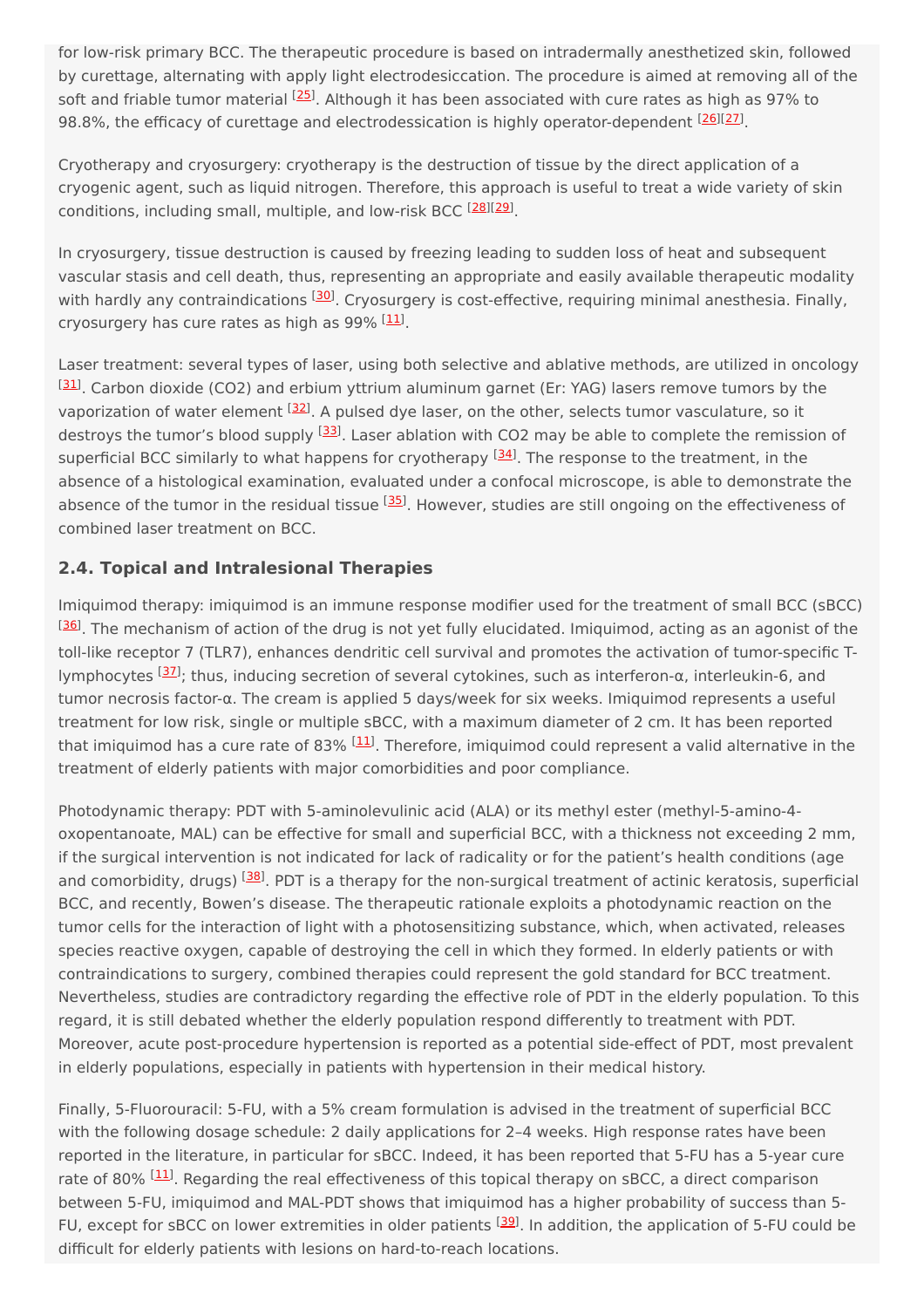#### <span id="page-3-0"></span>**References**

- <span id="page-3-1"></span>1. Ferlay, J.; Soerjomataram, I.; Dikshit, R.; Eser, S.; Mathers, C.; Rebelo, M.; Parkin, D.M.; Forman, D.; Bray, F. Cancer incidence and mortality worldwide: Sources, methods and major patterns in GLOBOCAN 2012. Int. J. Cancer 2015, 136, E359–E386.
- <span id="page-3-2"></span>2. Jacob, A. Observations respecting an ulcer of peculiar character, which attacks the eyelids and other parts of the face. Dublin Hosp. Rep. Commun. Med. Surg. 1827, 4, 232–239.
- <span id="page-3-3"></span>3. Siegel, R.L.; Miller, K.D.; Jemal, A. Cancer statistics, 2018. CA Cancer J. Clin. 2018, 68, 7–30.
- <span id="page-3-4"></span>4. Asgari, M.M.; Moffet, H.H.; Ray, G.T.; Quesenberry, C.P. Trends in basal cell carcinoma incidence and identification of high-risk subgroups, 1998–2012. JAMA Dermatol. 2015, 151, 976–978.
- <span id="page-3-5"></span>5. Sreekantaswamy, S.; Justin Endo, B.S.; Chen, A.; Butler, D.; Morrison, L.; Linos, E. Aging and the treatment of basal cell carcinoma. Clin. Dermatol. 2019, 37, 373–378.
- <span id="page-3-6"></span>6. Varga, E.; Korom, I.; Raskó, Z.; Kis, E.; Varga, J.; Olah, J.; Kemeny, L. Neglected basal cell carcinomas in the 21st century. J. Skin Cancer 2011, 2011, 4.
- <span id="page-3-7"></span>7. Wiznia, L.E.; Federman, D.G. Treatment of Basal Cell Carcinoma in the Elderly: What non-dermatologists need to know. Am. J. Med. 2016, 129, 655–660.
- <span id="page-3-8"></span>8. Wolf, D.J.; Zitelli, J.A. Surgical margins for basal cell carcinoma. Arch. Dermatol. 1987, 123, 340–344.
- <span id="page-3-9"></span>9. Gulleth, Y.; Goldberg, N.; Silverman, R.P.; Gastman, B.R. What is the best surgical margin for a Basal cell carcinoma: A meta-analysis of the literature. Plast. Reconstr. Surg. 2010, 126, 1222–1231.
- <span id="page-3-10"></span>10. Silverman, M.K.; Kopf, A.W.; Bart, R.S.; Grin, C.M.; Levenstein, M.S. Recurrence rated of treated basal cell carcinoma. Part 3: Surgical excision. J. Dermatol. Surg. Oncol. 1992, 18, 471–476.
- <span id="page-3-11"></span>11. National Comprehensive Cancer Network. NCCN Clinical Practice Guidelines in Oncology: Basal Cell Skin Cancer; Version, I; National Comprehensive Cancer Network: Chicago, IL, USA, 2019.
- <span id="page-3-12"></span>12. Holt, D.R.; Kirk, S.J.; Regan, M.C.; Hurson, M.; Lindblad, W.J.; Barbul, A. Effect of age on wound healing in healthy human beings. Surgery 1992, 112, 293–297.
- <span id="page-3-13"></span>13. Sgonc, R.; Gruber, J. Age-related aspects of cutaneous wound healing: A mini-review. Gerontology 2013, 59, 159–164.
- <span id="page-3-14"></span>14. Gould, L.; Abadir, P.; Brem, H.; Carter, M.; Conner-Kerr, T.; Davidson, J.; DiPietro, L.; Falanga, V.; Fife, C.; Gardner, S.; et al. Chronic wound repair and healing in older adults: Current status and future research. J. Am. Geriatr. Soc. 2015, 63, 427–438.
- <span id="page-3-15"></span>15. Rowe, D.E.; Carroll, R.J.; Day, C.L. Long-term recurrence rates in previously untreated (primary) basal cell carcinoma: Implications for patient follow-up. J. Dermatol. Surg. Oncol. 1989, 5, 315–328.
- <span id="page-3-16"></span>16. Rowe, D.E.; Carroll, R.J.; Day, C.L. Mohs surgery is the treatment of choice for recurrent (previously treated) basal cell carcinoma. J. Dermatol. Surg. Oncol. 1989, 15, 424–431.
- <span id="page-3-17"></span>17. Dhiwakar, M.; Khan, N.A.; McClymont, L.G. Surgery for head and neck skin tumors in the elderly. Head Neck 2007, 29, 851–856.
- <span id="page-3-18"></span>18. Eide, M.J.; Weinstock, M.A.; Dufresne, R.G., Jr.; Neelagaru, S.; Risica, P.; Burkholder, G.J.; Upegui, D.; Phillips, K.A.; Armstrong, B.K.; Robinson-Bostom, L. Relationship of treatment delay with surgical defect size from keratinocyte carcinoma (basal cell carcinoma and squamous cell carcinoma of the skin). J. Investig. Dermatol. 2005, 124, 308–314.
- <span id="page-3-19"></span>19. Hoorens, I.; Batteauw, A.; Van Maele, G.; Lapiere, K.; Boone, B.; Ongenae, K. Mohs micrographic surgery for basal cell carcinoma: Evaluation of the indication criteria and predictive factors for extensive subclinical spread. Br. J. Dermatol. 2016, 174, 847–852.
- <span id="page-3-20"></span>20. Dinehart, S.M.; Dodge, R.; Stanley, W.E.; Franks, H.H.; Pollack, S.V. Basal cell carcinoma treated with Mohs surgery. A comparison of 54 younger patients with 1050 older patients. J. Dermatol. Surg. Oncol. 1992, 18, 560–566.
- 21. Camarero-Mulas, C.; Delgado Jiménez, Y.; Sanmartín-Jiménez, O.; Garcés, J.R.; Rodrìguez-Prieto, M.A.; Alonso-Alonso, T.; Minano Medrano, R.; Lòpez-Estebaranz, J.L.; de Eusebio Murillo, E.; Redondo, P.; et al. Mohs micrographic surgery in the elderly: Comparison of tumours, surgery and first-year follow-up in patients younger and older than 80 years old in REGESMOHS. J. Eur. Acad. Dermatol. Venereol. 2018, 32, 108–112.
- <span id="page-3-22"></span><span id="page-3-21"></span>22. Mueller, C.K.; Nicolaus, K.; Thorwarth, M.; Schultze-Mosgau, S. Multivariate analysis of the influence of patient-, tumor-, and management-related factors on the outcome of surgical therapy for facial basal-cell carcinoma. Oral. Maxillofac. Surg. 2010, 14, 163–168.
- <span id="page-3-23"></span>23. Linos, E.; Chren, M.M.; Stijacic Cenzer, I.; Covinsky, K.E. Skin Cancer in U.S. Elderly Adults: Does Life Expectancy Play a Role in Treatment Decisions? J. Am. Geriatr. Soc. 2016, 64, 1610–1615.
- <span id="page-3-24"></span>24. Alam, M.; Nanda, S.; Mittal, B.B.; Kim, N.A.; Yoo, S. The use of brachytherapy in the treatment of nonmelanoma skin cancer: A review. J. Am. Acad. Dermatol. 2011, 65, 377–388.
- <span id="page-3-25"></span>25. Knox, J.M.; Lyles, T.W.; Shapiro, E.M.; Martin, R.D. Curettage and electrodesiccation in the treatment of skin cancer. Arch. Dermatol. 1960, 82, 197–204.
- <span id="page-3-26"></span>26. Silverman, M.K.; Kopf, A.W.; Grin, C.M.; Bart, R.S.; Levenstein, M.J. Recurrence rates of treated basal cell carcinomas: Part 2: Curettage-electrodessication. J. Dermatol. Surg. Oncol. 1991, 17, 720–726.
- 27. Rodriguez-Vigil, T.; Vazquez-Lopez, F.; Perez-Oliva, N. Recurrence rates of primary basal cell carcinoma in facial risk